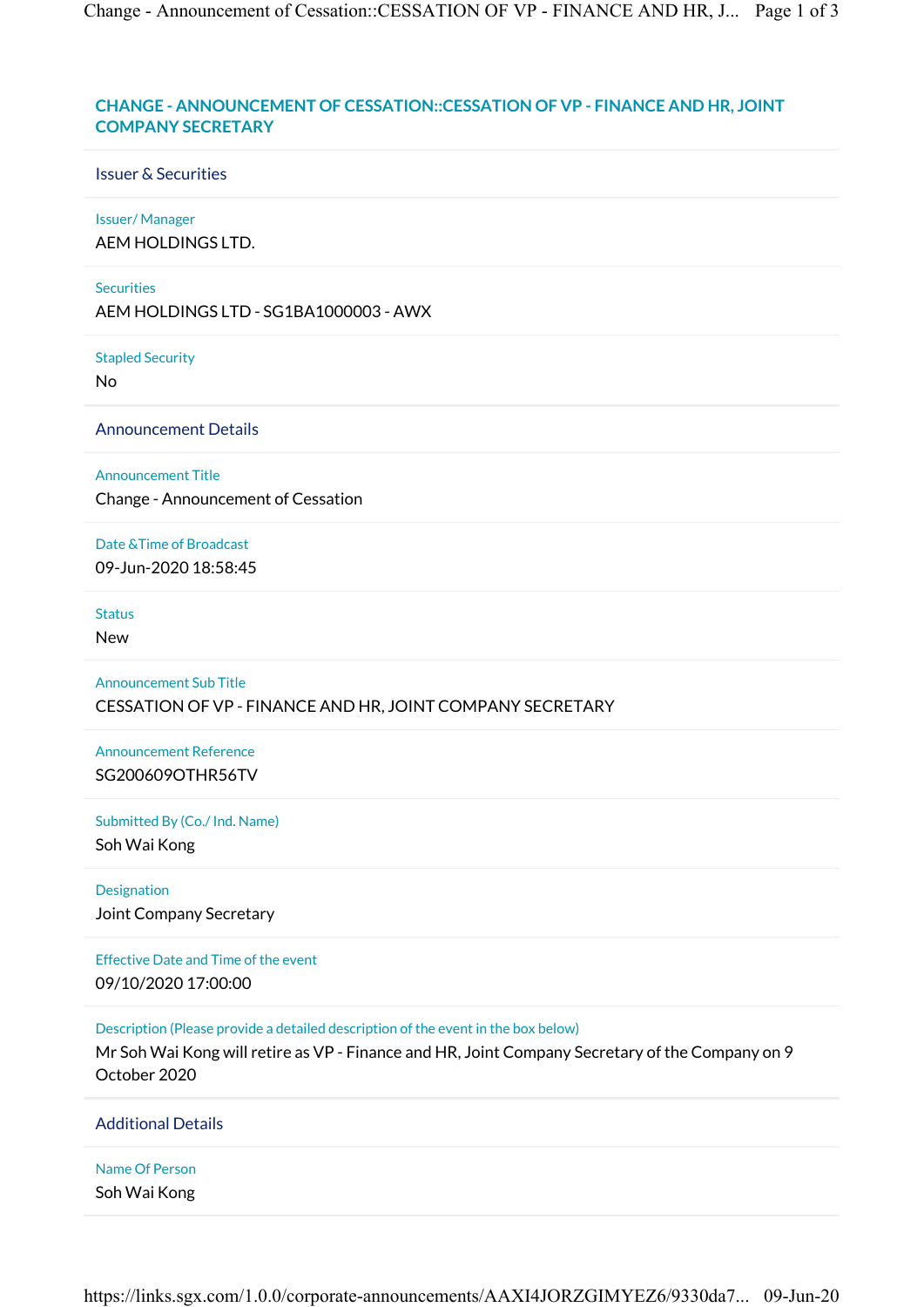| Age<br>51                                                                                                                                                                                                                 |
|---------------------------------------------------------------------------------------------------------------------------------------------------------------------------------------------------------------------------|
| Is effective date of cessation known?<br>Yes                                                                                                                                                                              |
| If yes, please provide the date<br>09/10/2020                                                                                                                                                                             |
| Detailed Reason (s) for cessation<br>To pursue personal interest                                                                                                                                                          |
| Are there any unresolved differences in opinion on material matters between the person and the board of directors,<br>including matters which would have a material impact on the group or its financial reporting?<br>No |
| Is there any matter in relation to the cessation that needs to be brought to the attention of the shareholders of the listed<br>issuer?<br>No                                                                             |
| Any other relevant information to be provided to shareholders of the listed issuer?<br>No                                                                                                                                 |
| Date of Appointment to current position<br>01/06/2009                                                                                                                                                                     |
| Does the AC have a minimum of 3 members (taking into account this cessation)?<br>Yes                                                                                                                                      |
| Number of Independent Directors currently resident in Singapore (taking into account this cessation)<br>4                                                                                                                 |
| Number of cessations of appointments specified in Listing Rule 704 (7) or Catalist Rule 704 (6) over the past 12 months<br>0                                                                                              |
| Job Title (e.g. Lead ID, AC Chairman, AC Member etc.)<br>VP - Finance and HR, Joint Company Secretary                                                                                                                     |
| Role and responsibilities<br>Financial, secretarial, legal, human resources, facilities management, investor relationship and merger<br>and acquisition matters                                                           |
| Familial relationship with any director and/or substantial shareholder of the listed issuer or of any of its principal<br>subsidiaries<br>None                                                                            |
| Shareholding interest in the listed issuer and its subsidiaries?<br>Yes                                                                                                                                                   |